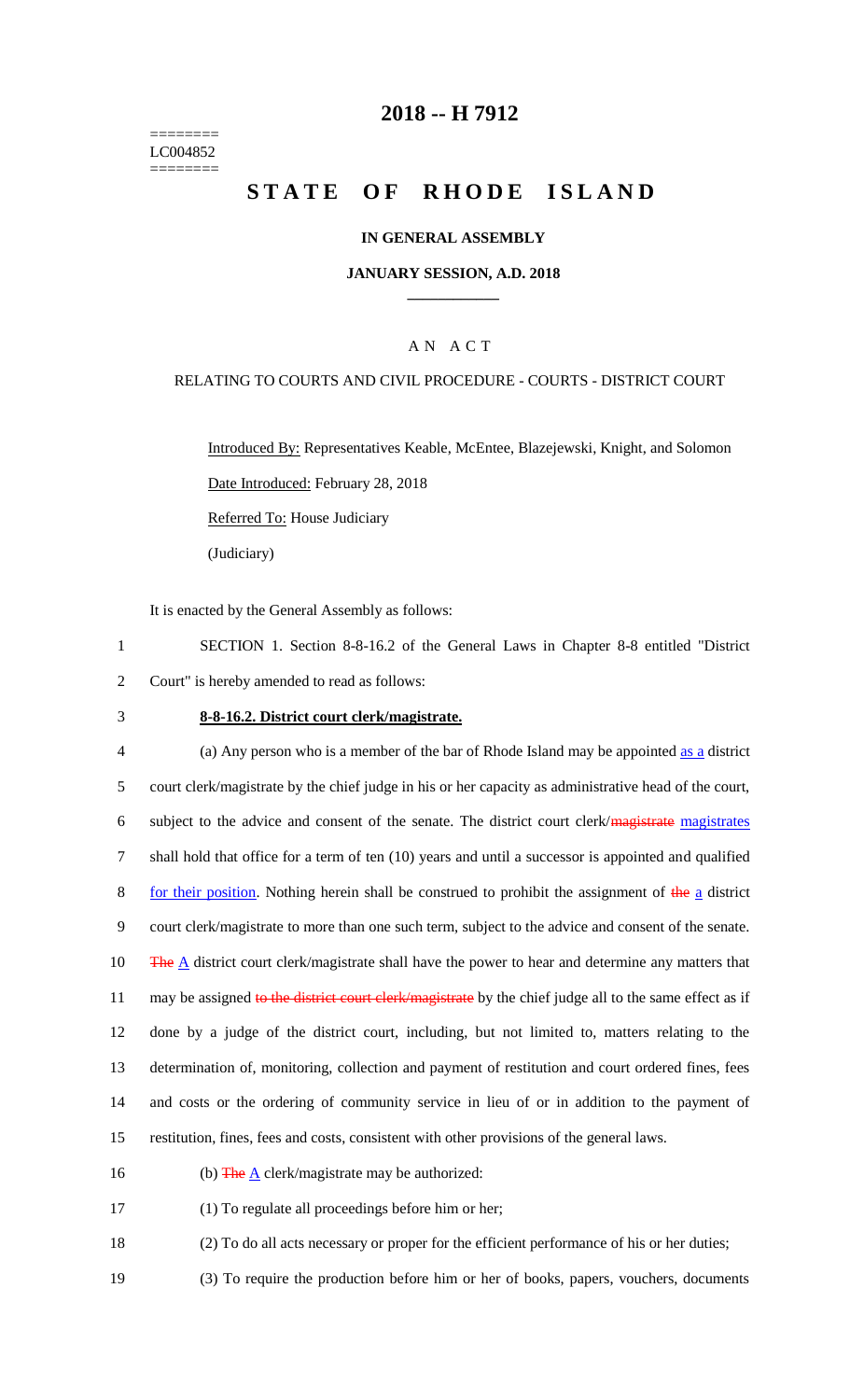and writings;

(4) To rule upon the admissibility of evidence;

 (5) To issue subpoenas for the appearance of witnesses, to put witnesses on oath, to examine them and to call parties to the proceeding and examine them upon oath;

 (6) To adjudicate a person in contempt and to order him or her fined or to order him or her imprisoned for not more than seventy-two (72) hours, for failure to appear in response to a summons or for refusal to answer questions or produce evidence or for behavior disrupting a proceeding or other contempt of his or her authority; provided; however, that no such imprisonment shall occur prior to review by a judge of the court.

 (7) To adjudicate a person in contempt and to order him or her fined or to order him or her imprisoned for not more than seventy-two (72) hours, for failure to comply with a pending order to provide payment or to perform any other act; provided, however, that no such imprisonment shall occurr prior to review by a judge of the court.

 (8) To issue a capias and/or body attachment for the failure of a party or witness to appear after having been properly served or given notice by the court and, should the court not be in session, the person apprehended may be detained at the adult correctional institutions, if an adult, or at the Rhode Island training school for youth, if a child, until the next session of the court;

 (9) To issue writs of habeas corpus to bring before him or her or a judge of the court any person in jail or in prison to be examined as a witness in a suit or proceeding, civil or criminal, pending before the court, or whose presence is necessary as a party or otherwise necessary so that the ends of justice may be attained, and for no other purpose; and

 (10) To issue warrants of arrest and search warrants to the same extent as an associate judge of the court.

 (c) Except as otherwise indicated, a party aggrieved by an order entered by the district court clerk/magistrate shall be entitled to a review of the order, whether by appeal or otherwise, by a judge of the court. The court shall, by rules of procedure, establish procedures for review of 28 contempt and adjudications of  $\frac{\text{the}}{\text{a}}$  clerk/magistrate.

29 (d)  $\frac{1}{2}$  (d)  $\frac{1}{2}$  district court clerk/magistrate shall:

(1) Be governed by the commission on judicial tenure and discipline, pursuant to chapter

16 of this title, in the same manner as justices and judges;

(2) Be subject to all provisions of the canons of judicial ethics;

(3) Be subject to all criminal laws relative to judges by virtue of §§ 11-7-1 and 11-7-2.

(4) Receive any salary that may be established by the state court administrator pursuant to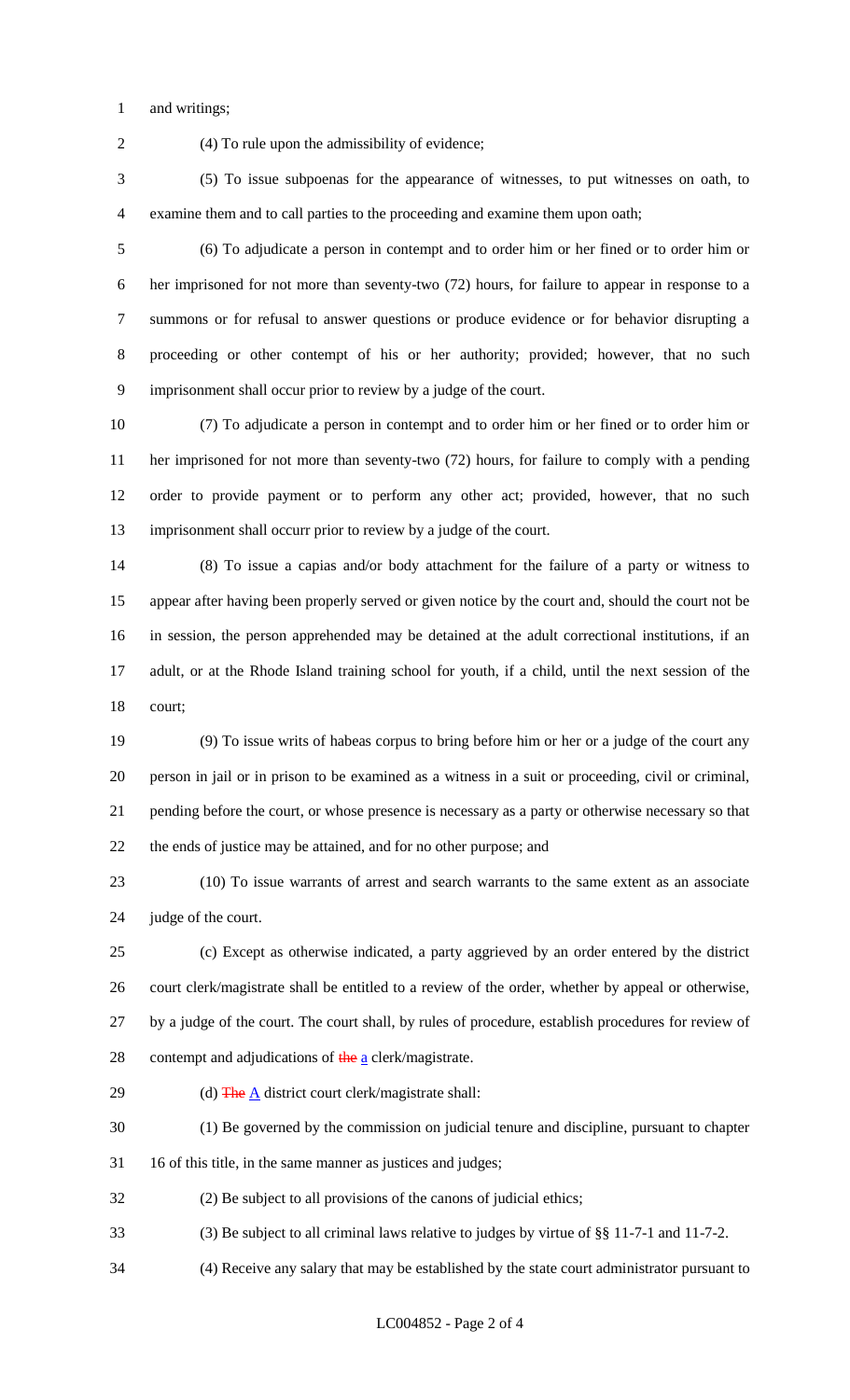- 1 § 8-15-4. The provisions of this section shall be afforded liberal construction.
- 2 SECTION 2. This act shall take effect upon passage.

======== LC004852  $=$